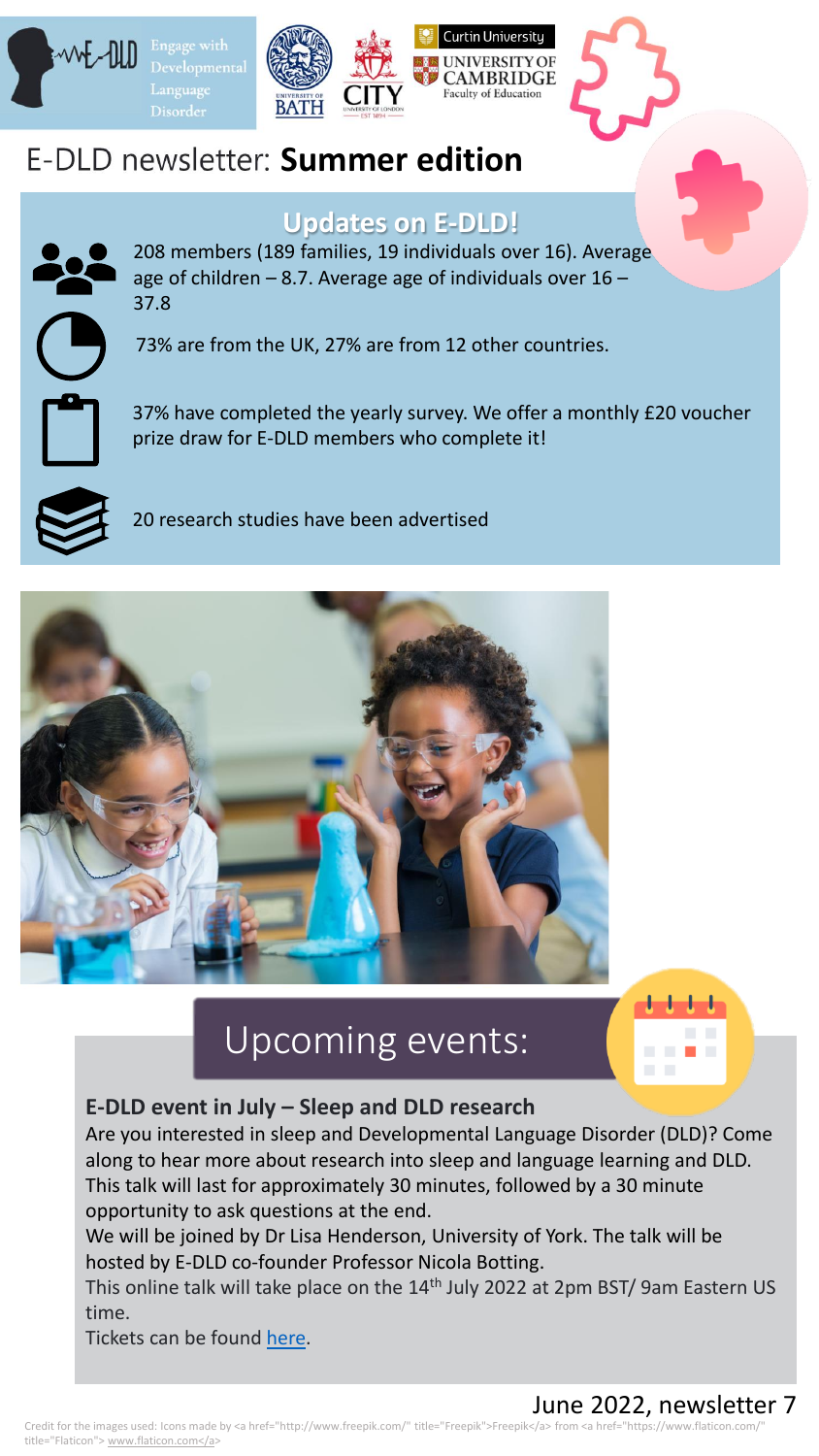### E-DLD March and May events – DLDandMe and The DLD Project

We launched a collaboration with DLDandMe and The DLD Project! To celebrate, we hosted events with these projects where we interviewed DLDandMe cofounders Karla McGregor and Sean Redmond, and The DLD Project co-founder Shaun Ziegenfusz. We asked them questions such as how they got into DLD research, the focus of their respective projects and what they think needs to change in the DLD field. There was also an opportunity for you to ask questions. Recordings for both of these events can be found on our [website](https://www.engage-dld.com/whats-on).

## Research Overview: Laura Fox

#### How do children with DLD experience friendships?

### **Aim of the study**

Friendships can play an important role in helping children navigate their social worlds and have been found to be a protective factor against bullying. For children with DLD making and maintaining friends can be challenging, and previous research shows that children with DLD often have difficulties with peers and report having lower quality friendships than their neurotypical classmates (Conti‐Ramsden et al., 2018). Although studies have investigated friendships in children with DLD by using observations and parent reports, very little is known about how the children themselves feel about their friendships. This study was designed to explore the friendship experiences of children with DLD by using novel, arts-based methods, and parent-led interviews.

The study uses a scrapbook filled with activities to engage children and allows them to complete the activities in lots of different ways. This was done so that a wide range of children could access the study in a way that felt comfortable for them. The scrapbook explores what children's perfect, hypothetical friends look like, and what their 'real life' friends are like in and outside of school. Children's drawings, plasticine models and written words are then used as a springboard for recorded parent-led discussions to further explore children's experiences.

The study also includes parent and teacher perspectives, collected via an open-ended questionnaire.

#### **What was found**

The study is still in progress so these are very preliminary observations. Data from three children with DLD suggest that perfect friends are likely to be kind, funny, and helpful. These children also explained that companionship, often in the form of playing video games together, is something that they particularly value in their real-life friends.

#### **What does this mean**

It is hoped that this study will provide an insight into children with DLD's experiences of friendships and how they can be supported. It is also teaching us about how arts-based methods may be a more accessible way of working with children with DLD and their families than more traditional approaches such as questionnaires and interviews. Listening to the experiences of these children may also help us to provide better informed social support in schools.

#### **Where can I read the findings?**

It is hoped that more children with DLD will be recruited over the next few months with an aim to publish the findings from this study in an academic paper which will be shared and accessible to all. For more information, or if your child would like to take part, please do not hesitate to contact Laura Fox at [laura.fox@york.ac.uk](mailto:laura.fox@york.ac.uk)

#### **Citations**

Conti‐Ramsden, G., Durkin, K., Toseeb, U., Botting, N., & Pickles, A. (2018). Education and employment outcomes of young adults with a history of developmental language disorder. *International Journal of Language Communication Disorders*, *53*(2), 237-255.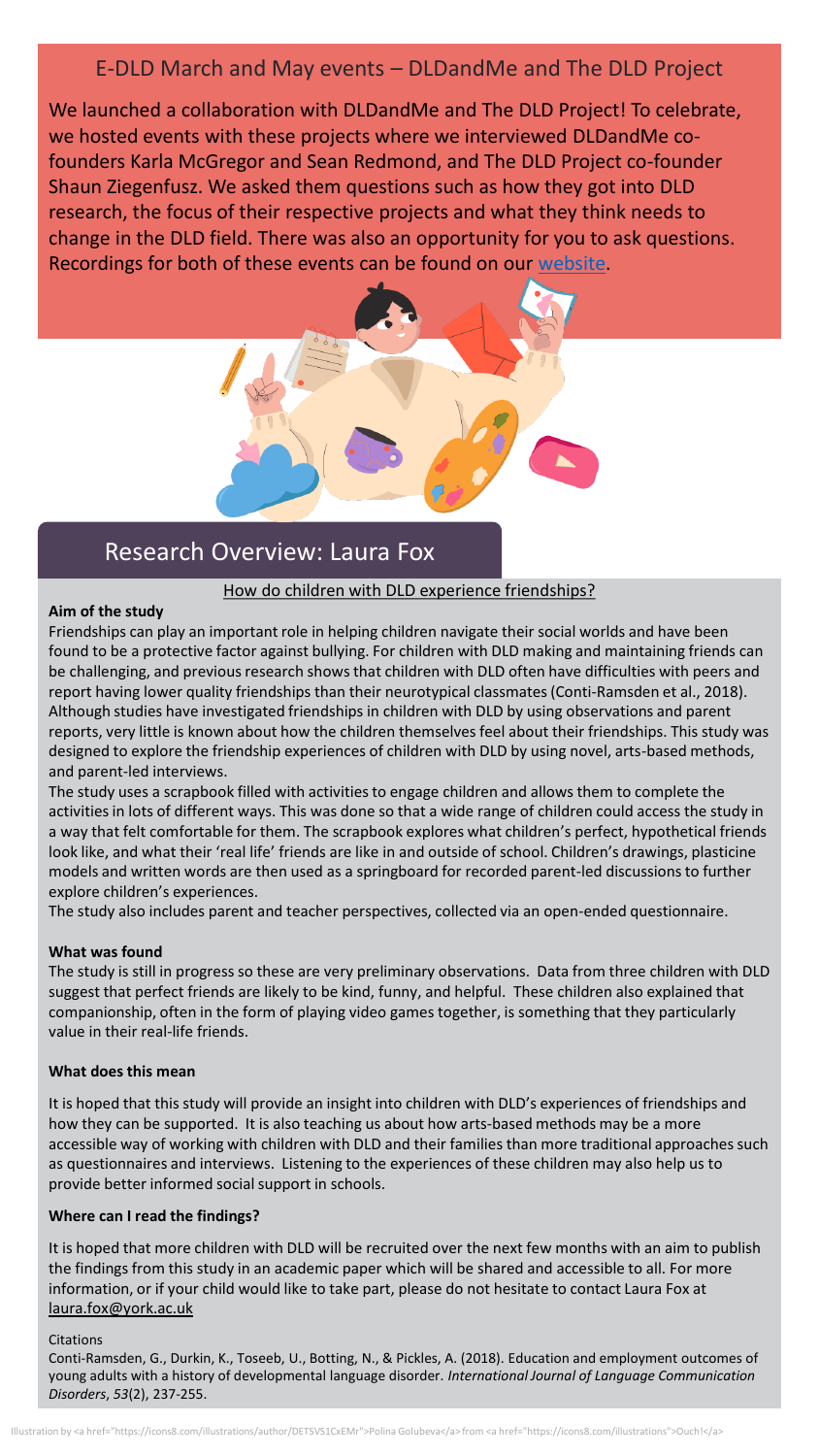

**We're excited to welcome a new member of the core E-DLD team, Emily Jackson!** 



# In conversation with...

## **Emily Jackson**

### **Who are you?**

**I am a speech pathology lecturer and researcher at Curtin University in Western Australia, but I was born in Tasmania. I am a proud member of the Language and Literacy in Young People group, and I am excited to have recently become a core member of E-DLD.**

### **How did you get involved in DLD research?**

**In the final year of my undergraduate degree in speech pathology, I completed a year-long Honours research project. This focused on word learning in children with DLD (back then, it was called Specific Language Impairment). I then went on to work in a private practice and a not-for-profit organisation with people of all ages who have DLD. I was lucky enough to work in clinic with these students and their families, and I also travelled around Western Australia to work with students and school staff to improve educational outcomes. I learned so much throughout these years, and became even more passionate about creating positive change for people with DLD. I went on to complete my PhD (which I finished last year). My project focused on vocabulary development and memory in children with DLD. I am currently exploring preventative education for cyberbullying among adolescents with DLD.** 

### **What is one thing you think needs to change?**

**For too long, research has been conducted** *on* **people with DLD, rather than** *with* **them. I would love to see more researchers involving people with DLD to consult on, and codesign, research projects throughout each stage. This will ensure research truly reflects what is important to people with DLD, and that projects are carried out in a way that suits their needs.**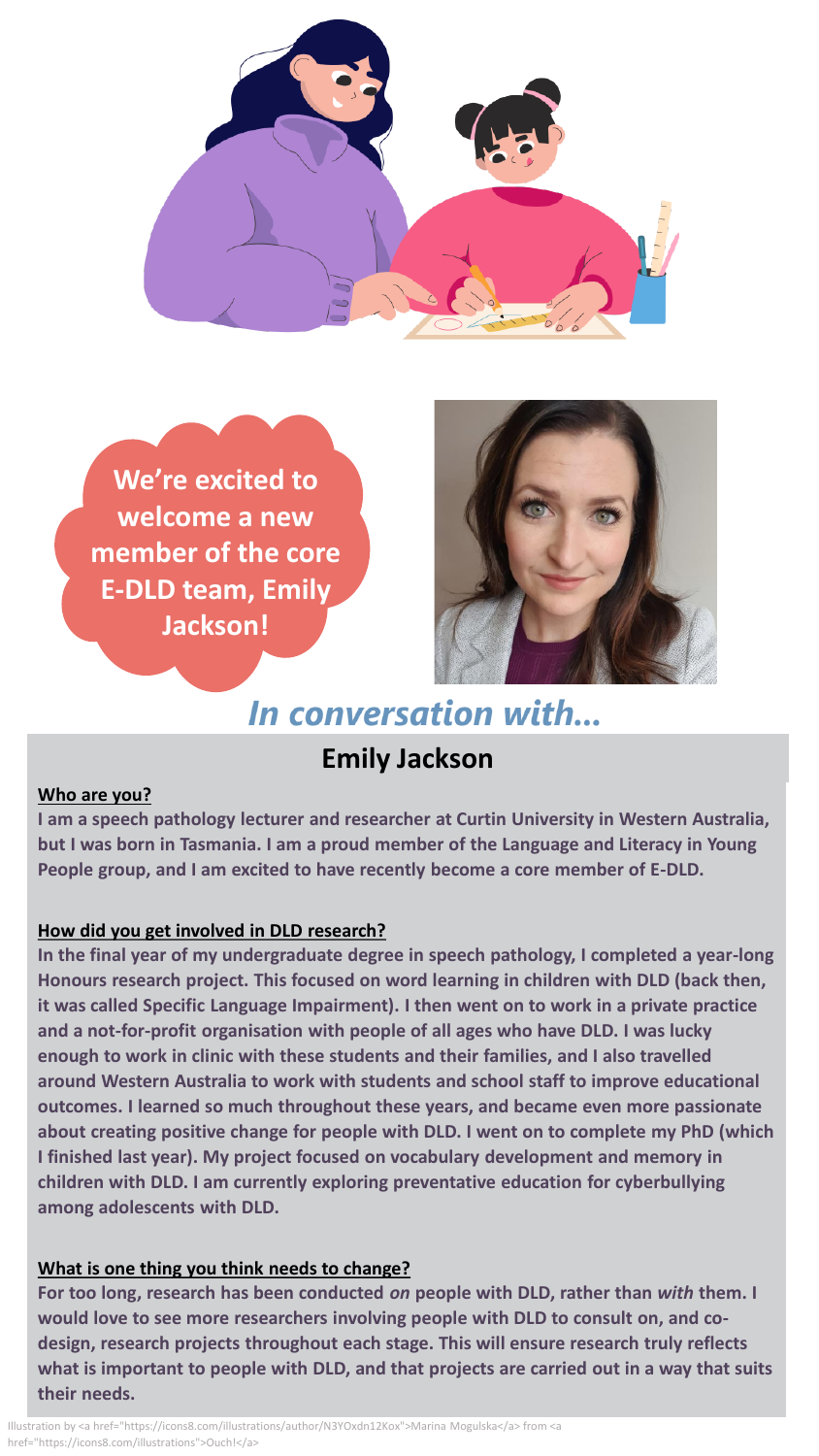# **E-DLD advisory panel**

In March, we held our second advisory panel. The panel consists of SLTs and individuals affected by DLD, to discuss the E-DLD project and voice any thoughts or concerns. The panel gave us important and helpful feedback, which led to the idea for an E-DLD event looking at DLD and sleep. This event is being held in July.

We're currently looking for new members for our advisory panel! If you are interested in becoming an advisory panel member, please email [E-DLD@bath.ac.uk](mailto:E-DLD@bath.ac.uk) Thanks to all who have already volunteered!

# Open-access Publications:

Education, employment and [independent living in young](https://www.engage-dld.com/post/education-employment-and-independent-living-in-young-adults-with-dld)  adults with DLD

[Is DLD a spectrum disorder?](https://www.engage-dld.com/post/is-dld-a-spectrum-disorder)

[Retrospective accounts of](https://www.engage-dld.com/post/retrospective-accounts-of-bullying-in-adults-with-dld)  bullying in adults with DLD

[Trajectories of peer relations](https://www.engage-dld.com/post/trajectories-of-peer-relations-in-children-with-dld)  in children with DLD

[DLD and externalising](https://www.engage-dld.com/post/dld-and-externalising-problems)  problems

Summaries for the above [publications can be found on our](https://www.engage-dld.com/dld-research) website



Are you a researcher focusing on DLD? Consider advertising your research projects or PPI with us. For more information, see our [website.](https://www.engage-dld.com/information-for-researchers)